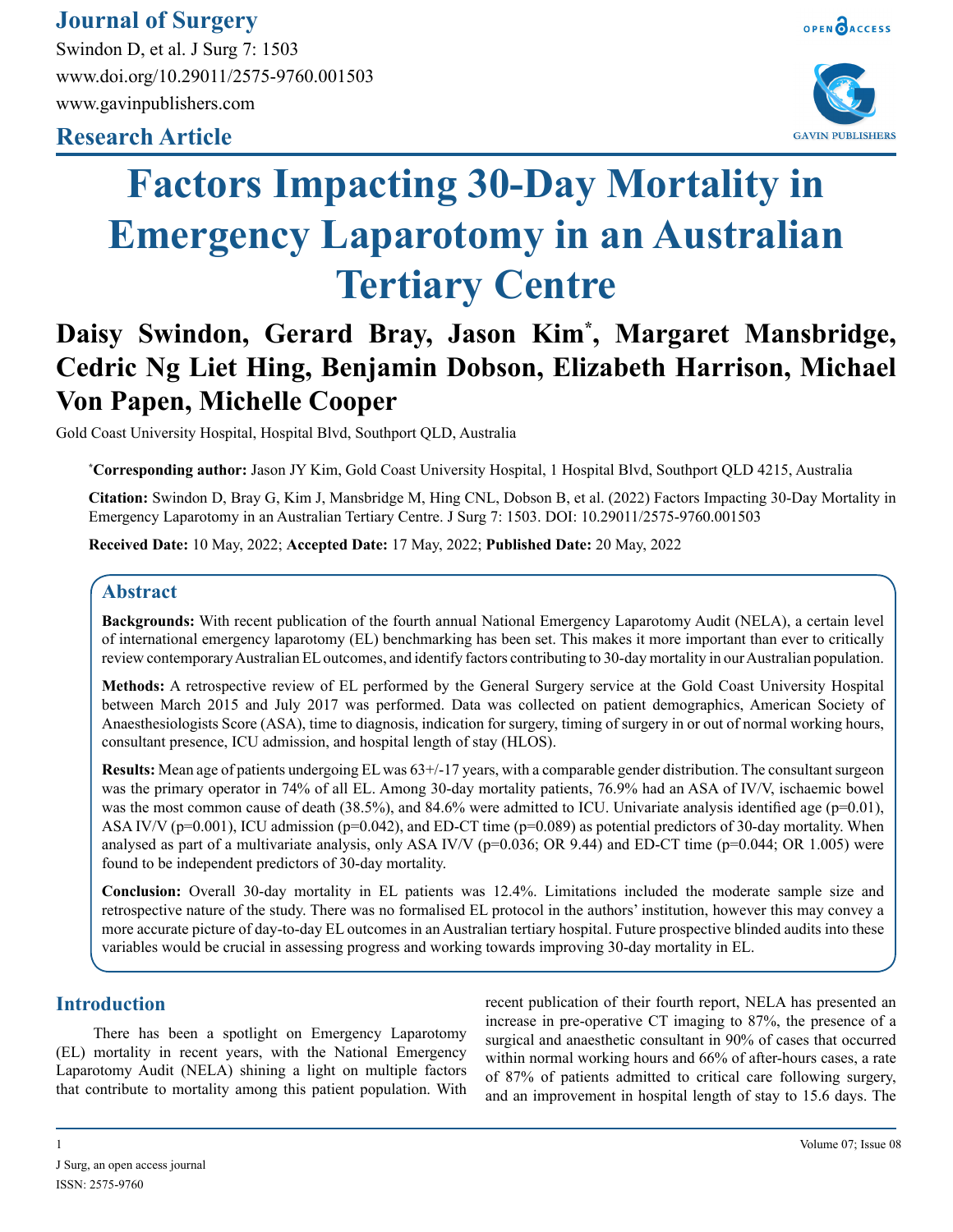fourth NELA summarised an overall improvement in 30-day mortality from 11.8% to 9.5% [1]. With the emergence of these new published standards, it is important to compare Australian contemporary practice outcomes and understand the factors that are associated with perioperative mortality in EL patients in the Australian population.

Few Australian studies exist detailing local trends and outcomes from EL. Ho et al. reported a 9.7% 30-day mortality in their EL population in a 5-year review at Logan Hospital (a 360 bed public hospital), and found factors impacting on mortality to include patient age, P-POSSUM score, and admission source [2]. They found no statistically significant difference between patients that survived or died when comparing antibiotic administration, the use of a perioperative medical service, or frequency of intensive care admission. Limited other Australian studies reporting on EL mortality include a Victorian review (8.8% inpatient mortality) [3], a South Australian centre (3.8% 30-day mortality, 5.1% 90-day mortality) [4], and Western Australian reviews (5.2% in-hospital mortality [5], 5.4% 30-day mortality [6]). Gold Coast University Hospital is a 750-bed public teaching hospital. Between 2014 and 2017, the Acute Surgical Unit (ASU) was overseen by a daily alternating on call consultant. The authors review outcomes of EL at the Gold Coast University Hospital, and analyse factors that are associated with 30-day mortality in this patient population.

#### **Methods**

A retrospective review of all EL performed by the adult General Surgery service at the Gold Coast University Hospital between March 2015 and July 2017 was performed. All surgical admissions from the emergency department were reviewed, and patients who underwent an EL within 24 hours were included. Trauma laparotomies were excluded due to a potentially confounding high morbidity and mortality. Data was collected on patient demographics, American Society of Anesthesiologists (ASA) physical status classification system score, time to diagnosis, indication for surgery, timing of surgery in or out of normal working hours, consultant surgeon presence, ICU admission, and Hospital Length of Stay (HLOS). ASA score was divided into two groups for analysis; ASA I/II/III, or ASA IV/V. Outcomes included ICU admission, Hospital Length of Stay (HLOS), and 30-day mortality.

Shapiro-Wilk test for normality was used to determine which continuous variables showed a normal parametric distribution. All continuous data showed a non-parametric distribution and was thus presented as median (interquartile range, IQR). To identify predictors of 30-day mortality, a univariate logistic regression was initially used with a significance level of  $\alpha=0.1$ . All variables which showed significance (p-value  $\leq 0.1$ ) were then analysed together as covariates in a multivariate analysis with a significance level of  $\alpha$ =0.05. To identify predictors of HLOS, a univariate log rank analysis was first used for categorical values whilst a univariate cox regression was used for continuous values with a significance level of  $\alpha=0.1$  applied. All variables which showed significance  $(p-value < 0.1)$  in both univariate analyses were then analysed together as covariates in a multivariate analysis with a significance level of  $α=0.05$ . All data analyses were performed using SPSS 25 (IBM Corp. Released 2017. IBM SPSS Statistics for Windows, Version 25.0. Armonk, NY: IBM Corp).

#### **Results**

#### **30-day mortality**

**Demographics:** 105 patients underwent EL in the 2.33 year study period. 49.5% (n=52) were male, and mean age of patients was 63+/-17 years (range 14-94 years; Table 1). Univariate analysis identified a statistically significant (p=0.010) higher mortality in older patients (mean age 75+/-10 years) when compared to younger patients  $(61+/17 \text{ years})$ , however this was not statistically significant on multivariate analysis (p=0.084). There was a higher mortality rate in males undergoing EL (53.8% vs 48.9%), however, again this was not statistically significant (p=0.739) (Table 2, Table 3).

|             |                 | <b>Total</b> <sup>†</sup> |                | mortality     |
|-------------|-----------------|---------------------------|----------------|---------------|
|             |                 | $(n = 105)$               | Yes $(n = 13)$ | No $(n = 92)$ |
| Age (years) |                 | $63(51-78)$               | 78 (64-83)     | $62(49-77)$   |
| Gender      |                 |                           |                |               |
|             | Female          | 53 (50.5)                 | 6(46.2)        | 47(51.1)      |
|             | Male            | 52 $(49.5)$               | 7(53.8)        | 45(48.9)      |
| <b>ASA</b>  |                 |                           |                |               |
|             | <b>I/II/III</b> | 71 (67.6)                 | 3(23.1)        | 68 (73.9)     |
|             | IV/V            | 34(32.4)                  | 10(76.9)       | 24(26.1)      |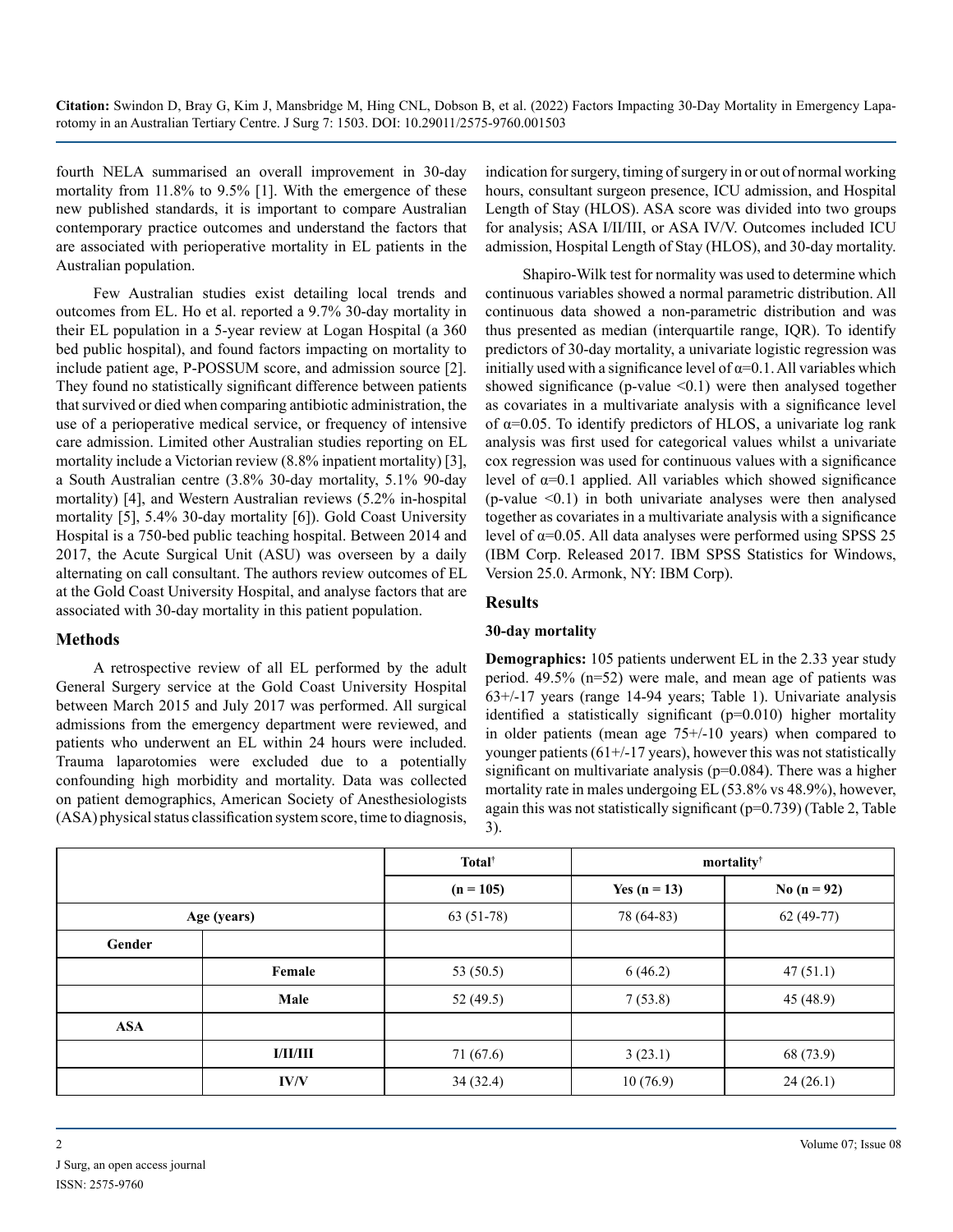| Procedure                         |                            |               |                |               |
|-----------------------------------|----------------------------|---------------|----------------|---------------|
|                                   | <b>Negative Laparotomy</b> | 3(2.9)        | 1(7.7)         | 2(2.2)        |
|                                   | <b>Perforated viscous</b>  | 41(39)        | 3(23.1)        | 38(41.3)      |
|                                   | <b>SBO</b>                 | 18(17.1)      | 1(7.7)         | 17(18.5)      |
|                                   | <b>LBO</b>                 | 10(9.5)       | 1(7.7)         | 9(9.8)        |
|                                   | <b>Incarcerated Hernia</b> | 14(13.3)      | 1(7.7)         | 13(8.7)       |
|                                   | <b>Ischaemic Bowel</b>     | 10(9.5)       | 5(38.5)        | 5(5.4)        |
|                                   | Other                      | 9(8.6)        | 1(7.7)         | 2(2.2)        |
| <b>Working Hours</b> <sup>‡</sup> |                            |               |                |               |
|                                   | <b>In-Hours</b>            | 32(30.5)      | 4(30.8)        | 28(30.4)      |
|                                   | <b>After-Hours</b>         | 40(38.1)      | 4(30.8)        | 36(39.1)      |
|                                   | Weekends                   | 33 (31.4)     | 5(38.5)        | 28 (30.4)     |
|                                   | <b>ICU</b> admission       |               | 11(84.6)       | 48 (52.2)     |
|                                   | <b>ICU LOS</b> (days)      | $1(0-4)$      | $2(2-12)$      | $1(0-3)$      |
|                                   | <b>Consultant operator</b> | 74 (70.5)     | 9(69.2)        | 65(70.7)      |
|                                   | ED-CT time (min)           | 179 (110-248) | 179 (83-565)   | 180 (111-246) |
| CT-OT time (min)                  |                            | 282 (176-404) | 439 (158-560)  | 275 (177-374) |
| CT reporting time (min)           |                            | 164 (102-352) | 244 (173-511)  | 156 (91-292)  |
|                                   | OT duration (min)          | 171 (128-205) | 161 (136-182)  | 171 (127-206) |
|                                   | ED-OT time (min)           | 459 (326-599) | 480 (270-1030) | 459 (333-574) |

ASA: American Society of Anaesthesiologists Score; SBO: Small Bowel Obstruction; LBO: Large Bowel Obstruction; ICU: Intensive Care Unit; LOS: Length of Stay; ED: emergency department; CT: Computed Tomography; OT: Operating Theatre; † Categorical values expressed as counts (percentage) whilst continuous values expressed as median (interquartile range); ‡ In-hours: weekdays from 0800 to 1600; After-hours: weekdays from 1601 to 0759 following day; Weekends: 24hours on Saturday and Sunday

**Table 1:** Overall population demographics and mortality.

|             |                 |                 | P-value    |                          | $95\%$ CI for exp (B)    |                          |
|-------------|-----------------|-----------------|------------|--------------------------|--------------------------|--------------------------|
|             |                 | Coefficient (B) |            | OR/exp(B)                | Lower                    | upper                    |
| Age (years) |                 | 0.064           | $0.010**$  | 1.066                    | 1.015                    | 1.119                    |
| Gender      | Female          | ref             |            | $\overline{\phantom{a}}$ | $\overline{\phantom{a}}$ | $\overline{\phantom{a}}$ |
|             | Male            | 0.198           | 0.739      | 1.219                    | 0.38                     | 3.905                    |
| <b>ASA</b>  | <b>I/II/III</b> | ref             |            | $\overline{\phantom{a}}$ | $\overline{\phantom{a}}$ | $\overline{\phantom{a}}$ |
|             | IV/V            | 2.245           | $0.001***$ | 9.444                    | 2.396                    | 37.225                   |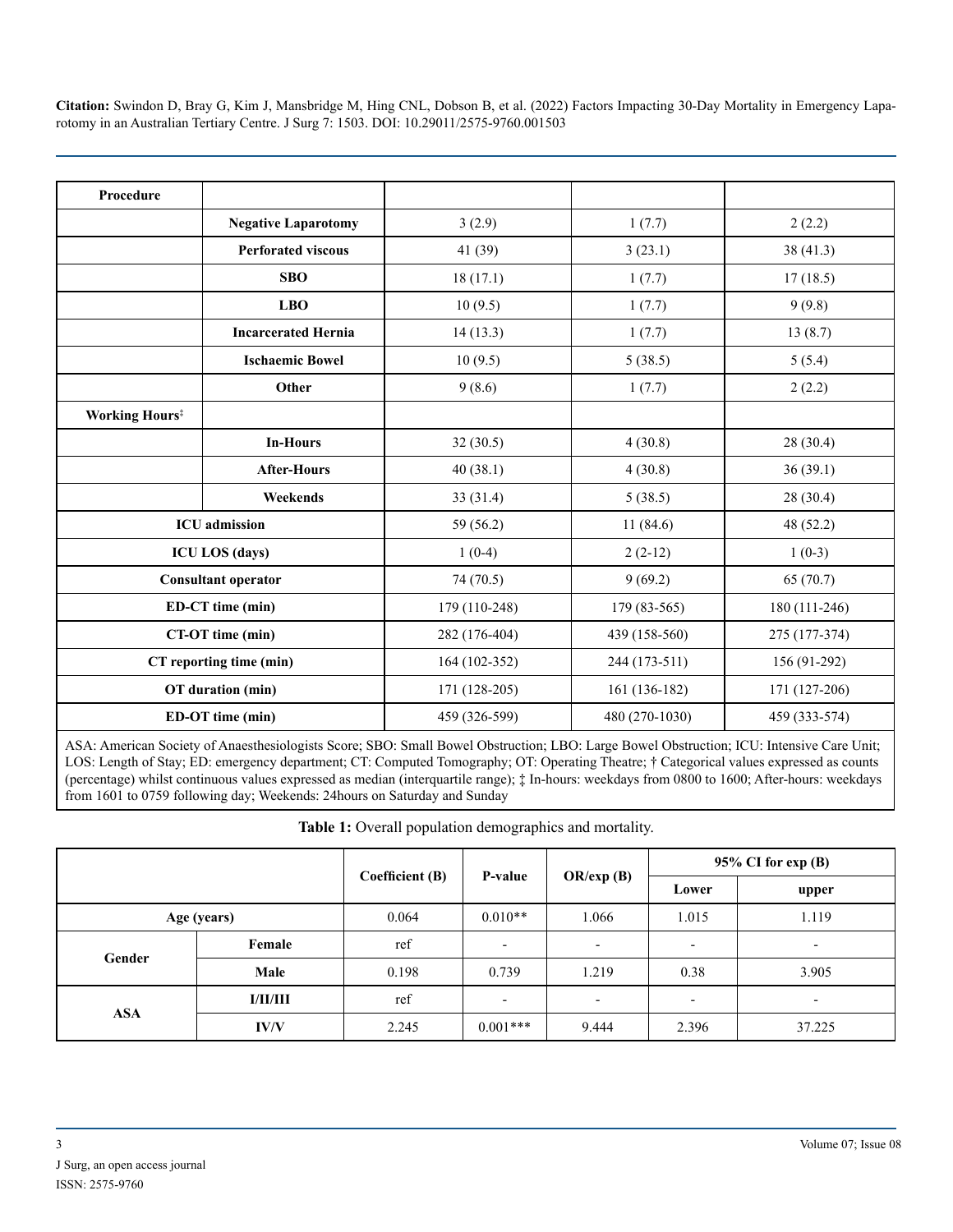|                          | <b>Negative Laparotomy</b> | ref      |           | $\overline{\phantom{a}}$ | $\overline{\phantom{a}}$ |        |
|--------------------------|----------------------------|----------|-----------|--------------------------|--------------------------|--------|
|                          | <b>Perforated viscous</b>  | $-1.846$ | 0.176     | 0.158                    | 0.011                    | 2.286  |
|                          | <b>SBO</b>                 | $-2.14$  | 0.181     | 0.118                    | 0.005                    | 2.705  |
| Procedure                | <b>LBO</b>                 | $-1.504$ | 0.352     | 0.222                    | 0.009                    | 5.275  |
|                          | <b>Incarcerated Hernia</b> | $-1.872$ | 0.244     | 0.154                    | 0.007                    | 3.577  |
|                          | <b>Ischaemic Bowel</b>     | 0.693    | 0.615     | 2                        | 0.134                    | 29.808 |
|                          | Other                      | $-1.386$ | 0.392     | 0.25                     | 0.01                     | 5.985  |
|                          | <b>In-Hours</b>            | ref      |           | $\overline{\phantom{a}}$ | $\overline{\phantom{a}}$ |        |
| <b>Working</b><br>hours† | <b>After-Hours</b>         | $-0.251$ | 0.738     | 0.778                    | 0.179                    | 3.387  |
|                          | Weekends                   | 0.223    | 0.757     | 1.25                     | 0.304                    | 5.147  |
|                          | <b>ICU</b> admission       | 1.618    | $0.042**$ | 5.042                    | 1.058                    | 24.021 |
|                          | <b>ICU LOS</b> (days)      | 0.053    | 0.155     | 1.055                    | 0.98                     | 1.136  |
|                          | <b>Consultant operator</b> | $-0.068$ | 0.916     | 0.935                    | 0.265                    | 3.296  |
|                          | ED-CT time (min)           |          | $0.089*$  | $\mathbf{1}$             | 1                        | 1.007  |
| CT-OT time (min)         |                            | 0.002    | 0.138     | 1.002                    | 0.999                    | 1.004  |
| CT reporting time (min)  |                            | 0.001    | 0.423     | 1.001                    | 0.999                    | 1.003  |
|                          | OT duration (min)          | $-0.005$ | 0.399     | 0.995                    | 0.983                    | 1.007  |
|                          | ED-OT time (min)           |          | 0.117     | 1.002                    | 1                        | 1.003  |

ASA: American Society of Anaesthesiologists Score; SBO: Small Bowel Obstruction; LBO: Large Bowel Obstruction; ICU: Intensive Care Unit; LOS: Length Of Stay; ED: Emergency Department; CT : Computed Tomography; OT : Operating Theatre; Ref: Reference; OR/Exp (B):Odds Ratio Or Exponential Coefficient; CI : Confidence Interval; † In-hours : weekdays from 0800 to 1600; After-hours : weekdays from 1601 to 0759 following day; Weekends : 24hours on Saturday and Sunday; \* P-value <0.1; \*\* P-value <0.05; \*\*\* P-value <0.01

**Table 2:** Univariate analysis for 30-day mortality.

|                                                                                                                                     |                 |                            |                          |                          | $95\%$ CI for exp (B)    |        |
|-------------------------------------------------------------------------------------------------------------------------------------|-----------------|----------------------------|--------------------------|--------------------------|--------------------------|--------|
|                                                                                                                                     |                 | Coefficient (B)<br>P-value |                          | OR/exp(B)                | Lower                    | upper  |
| Age (years)                                                                                                                         |                 | 0.05                       | 0.084                    | 1.052                    | 0.993                    | 1.113  |
| <b>ASA</b>                                                                                                                          | <b>I/II/III</b> | ref                        | $\overline{\phantom{a}}$ | $\overline{\phantom{a}}$ | $\overline{\phantom{a}}$ |        |
|                                                                                                                                     | IV/V            | 1.999                      | $0.036*$                 | 7.378                    | 1.14                     | 47.755 |
| <b>ICU</b> admission                                                                                                                |                 | 0.612                      | 0.587                    | 1.845                    | 0.203                    | 16.777 |
| <b>ED-CT</b> time                                                                                                                   |                 | 0.005                      | $0.044*$                 | 1.005                    |                          | 1.009  |
| ASA: American Society Of Anaesthesiologists Score; ICU: Intensive Care Unit; Ref: Reference; ED: Emergency Department; CT: Computed |                 |                            |                          |                          |                          |        |

Tomography; OR/Exp (B) : Odds Ratio Or Exponential Coefficient; CI : Confidence Interval; \* P-Value <0.05

**Table 3:** Multivariate analysis for 30-day mortality.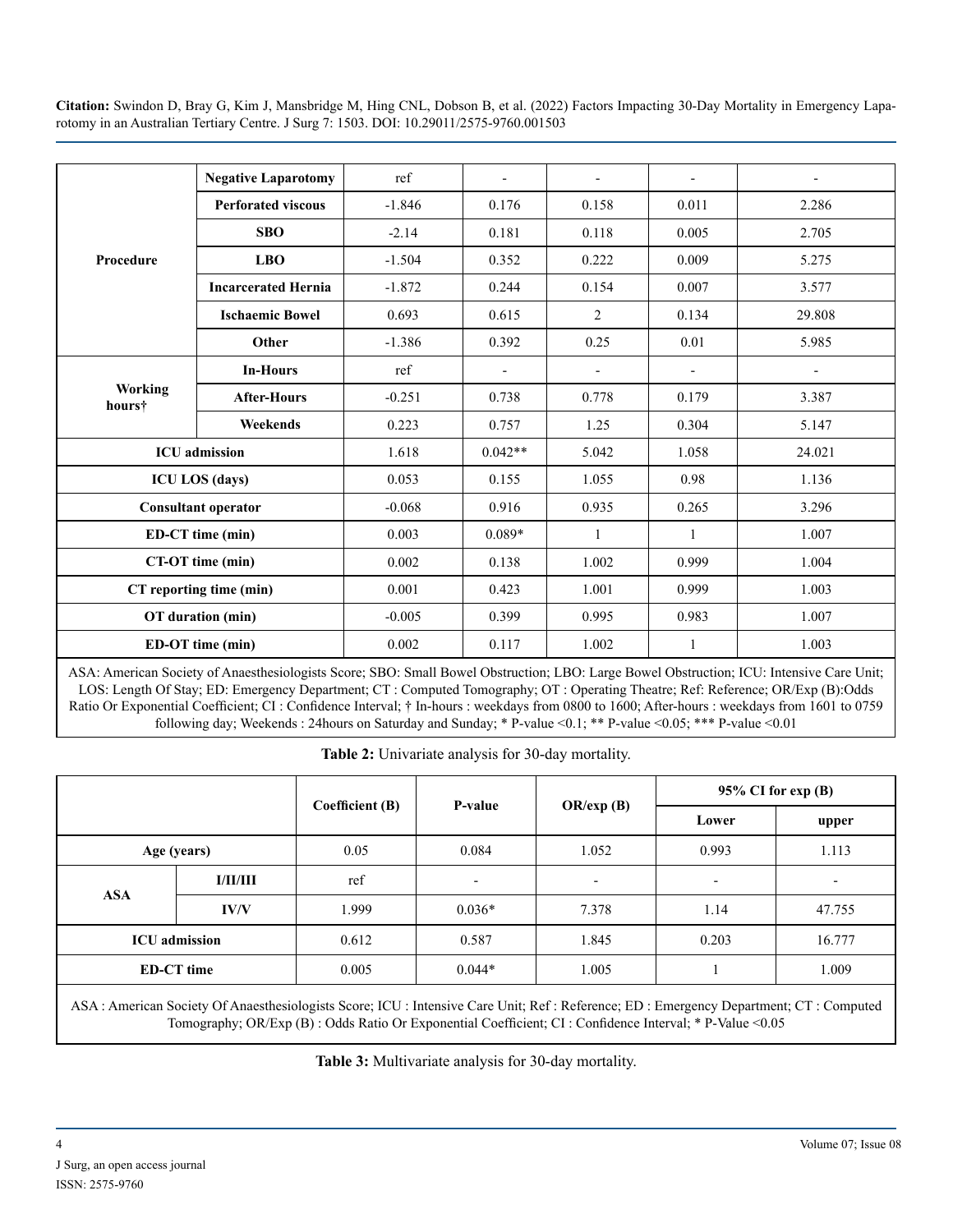**American Society of Anesthesiologists (ASA) physical status classification system score:** Of patients undergoing EL, 67.6% (n=71) were classed ASA I-III and 32.4% (n=34) were classified an ASA of IV or V (Table 1). There was a higher 30-day mortality rate in patients in the ASA IV/V group (76.9% vs 26.1%), and this was statistically significant on univariate (p=0.001) and multivariate analysis ( $p=0.036$ ).

**Indications for emergency laparotomy:** The etiology of each patient's acute abdomen was recorded as the pathology diagnosed intra-operatively. The most common indication for EL in our study population was perforated viscus (39%, n=41), followed by small bowel obstruction (17.7%, n=18), large bowel obstruction  $(9.1\%, n=10)$ , incarcerated hernia  $(13.3\%, n=14)$ , and ischaemic bowel (9.5%, n=10) (Table 1). Other indications included peptic ulcer disease, post-operative complications (eg. anastomotic leak), caecal mass, and sepsis in enterocutaneous fistula disease 2.9% (n=3) of patients underwent a negative EL, and indications included haemodynamic instability and sepsis concerning for ischaemic bowel, and pneumoperitoneum or peritonitis concerning for perforation. EL performed in patients with ischaemic bowel had the highest mortality  $(38.5\%, n=5; \text{ Table } 2)$ , and were secondary to superior mesenteric artery occlusion, global small bowel ischaemia secondary to a necrotic mass, and embolic infarcts. The next highest mortality was EL performed for perforated viscus (23.1%, n=3), and these included esophageal perforation, perforated diverticular disease, and perforated stercoral colitis.

**Time to diagnosis:** Data was collected for time from patient presentation to CT study (ED-CT), and time from initiation of the imaging study to the EL start time recorded in the operating theatre (CT-OT). The time from patient presentation to EL start time was also recorded (ED-OT). Note was made of the time taken for radiology reporting of an imaging study to be completed. The median time from ED-CT was 179 (110-248) minutes with an additional 282 (176-404) minutes between CT-OT, and the median duration for all operations was 171 (128-205) minutes. There was a similar median ED-CT time between the 30-day mortality and non-30-day mortality groups, although a wider distribution was

noted (179mins, IQR 83-565 vs 180mins, IQR 111-246). This was statistically significant on both univariate (p=0.089) and multivariate analyses ( $p=0.044$ ). Patients in the 30-day mortality group were found to have longer CT-OT, CT reporting, and total ED-OT times, however these were not statistically significant on univariate analysis. Patients in the 30-day mortality group were also noted to have a shorter OT duration (161mins, IQR 136-182 vs 171mins, IQR 127-206), however this was again not statistically significant on univariate analysis.

**Timing of emergency laparotomy - Normal working hours vs. After-hours**: Normal working hours were defined as weekdays between 0800 to 1800 hours, and after-hours defined as between 1801 to 0759 hours on weekdays, and 0000 to 2359 hours on weekends. There was no statistically significant difference in mortality in patients undergoing EL during normal working hours in comparison to EL performed after-hours (Table 1), which has also been found in other studies critically assessing emergency surgery [7,8].

**Presence of surgical consultant:** NELA data reported on consultant presence in patients with high mortality risk >5% based on P-POSSUM scores. On review of all patients in our study period who underwent EL, the authors found a similar proportion of consultant presence between the 30-day mortality (69.2%) and non-30-day mortality (70.7%) groups.

**Hospital length of stay (HLOS) and ICU admission:** Median HLOS was 10 days (range 6-19 days) and 59% of all patients were admitted to ICU with a median LOS of 1 day (range 0-4). 59 total patients were admitted to ICU post operatively, 64.4% of those were in weekdays compared to weekends. Among 30-day mortality patients, 84.6% were admitted to ICU with a median LOS of 2 days (range 2-12). Univariate analyses identified age (p=0.067), ASA (p<0.001), ICU admission (p<0.001), ICU LOS (p<0.001), and operation duration (p=0.007) as potential predictors of HLOS (Table 4, Table 5). When analysed as part of a multivariate analysis, only age (p=0.048, OR 0.986) and ICU LOS (p<0.001; OR 0.853) were found to be independent predictors of HLOS (Table 6).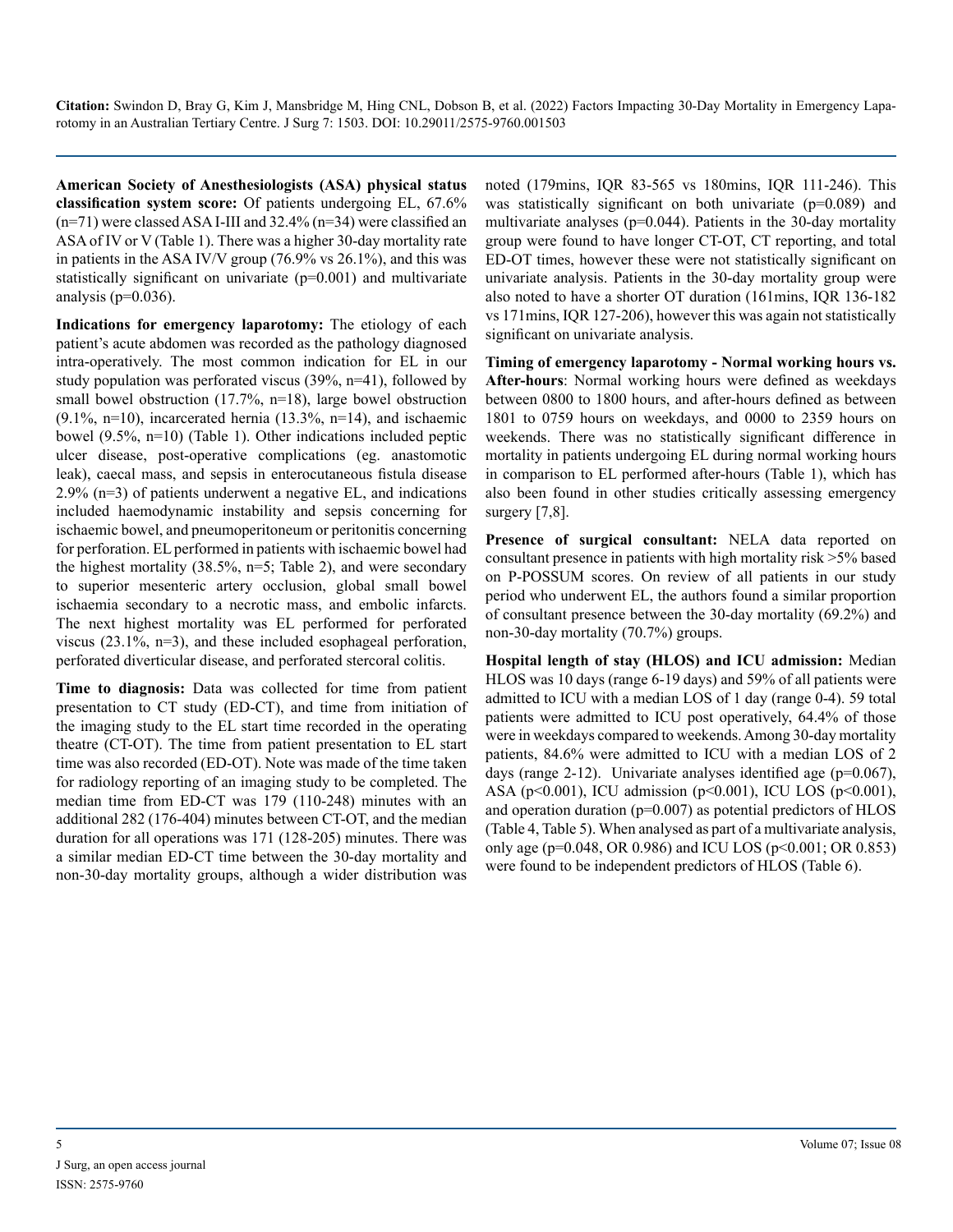|                            |                            | <b>Median HLOS (days)</b> | Interquartile range | P-value       |
|----------------------------|----------------------------|---------------------------|---------------------|---------------|
|                            | Female                     | $10\,$                    | $(7-20)$            | 0.599         |
| Gender                     | Male                       | 11                        | $(7-22)$            |               |
|                            | I/II/III                   | 9                         | $(5-14)$            | $< 0.001$ *** |
| <b>ASA</b>                 | IV/V                       | 20                        | $(12-34)$           |               |
|                            | <b>Negative Laparotomy</b> | 8                         | $(8-17)$            | 0.326         |
|                            | <b>Perforated viscous</b>  | 12                        | $(7-21)$            |               |
|                            | <b>SBO</b>                 | 10                        | $(7-14)$            |               |
| Procedure                  | <b>LBO</b>                 | 9                         | $(6-11)$            |               |
|                            | <b>Incarcerated Hernia</b> | 6                         | $(4-20)$            |               |
|                            | <b>Ischaemic bowel</b>     | 13                        | $(6-13)$            |               |
|                            | Other                      | 13                        | $(11-28)$           |               |
|                            | <b>In-Hours</b>            | 10                        | $(7-26)$            | 0.934         |
| Working hours†             | <b>After-Hours</b>         | 11                        | $(6-20)$            |               |
|                            | Weekends                   | 10                        | $(6-19)$            |               |
| <b>ICU</b> admission       | $\bf{no}$                  | 8                         | $(4-10)$            | $<0.001***$   |
|                            | yes                        | 19                        | $(9-28)$            |               |
|                            | N <sub>0</sub>             | 10                        | $(6-20)$            | 0.831         |
| <b>Consultant operator</b> | <b>Yes</b>                 | 11                        | $(7-21)$            |               |

ASA : American Society of Anaesthesiologists Score; SBO : Small Bowel Obstruction; LBO : Large Bowel Obstruction; ICU : Intensive Care Unit; HLOS : Hospital Length Of Stay; † In-Hours : Weekdays From 0800 To 1600; After-Hours : Weekdays From 1601 To 0759 Following Day; Weekends : 24hours On Saturday And Sunday; \* P-value <0.1; \*\* P-value <0.05; \*\*\* P-value <0.01

**Table 4:** Univariate log rank analysis for HLOS (categorical variables only).

|                                                                                                                                                                                                                                                                                                                                                                                                                                                                                                                         |                 |                  | OR/exp(B) | $95\%$ CI for exp (B) |       |  |
|-------------------------------------------------------------------------------------------------------------------------------------------------------------------------------------------------------------------------------------------------------------------------------------------------------------------------------------------------------------------------------------------------------------------------------------------------------------------------------------------------------------------------|-----------------|------------------|-----------|-----------------------|-------|--|
|                                                                                                                                                                                                                                                                                                                                                                                                                                                                                                                         | Coefficient (B) | P-value          |           | Lower                 | upper |  |
| Age                                                                                                                                                                                                                                                                                                                                                                                                                                                                                                                     | $-0.012$        | $0.067*$         | 0.988     | 0.976                 | 1.001 |  |
| <b>ICU LOS</b>                                                                                                                                                                                                                                                                                                                                                                                                                                                                                                          | $-0.186$        | $\leq 0.001$ *** | 0.83      | 0.773                 | 0.892 |  |
| <b>ED-CT</b> time                                                                                                                                                                                                                                                                                                                                                                                                                                                                                                       | $\mathbf{0}$    | 0.896            |           | 0.998                 | 1.001 |  |
| <b>CT-OT</b> time                                                                                                                                                                                                                                                                                                                                                                                                                                                                                                       | $\mathbf{0}$    | 0.869            |           | 0.999                 | 1.001 |  |
| CT reporting time                                                                                                                                                                                                                                                                                                                                                                                                                                                                                                       | $\mathbf{0}$    | 0.767            |           | 0.999                 | 1.001 |  |
| <b>OT</b> duration                                                                                                                                                                                                                                                                                                                                                                                                                                                                                                      | $-0.006$        | $0.007***$       | 0.994     | 0.99                  | 0.998 |  |
| <b>ED-OT</b> time                                                                                                                                                                                                                                                                                                                                                                                                                                                                                                       | $\mathbf{0}$    | 0.846            |           | 0.999                 | 1.001 |  |
| ICU: Intensive Care Unit; LOS: Length of Stay; ED: Emergency Department; CT: Computed Tomography; OT: Operating Theatre; OR/Exp<br>$\overline{a}$ $\overline{b}$ $\overline{c}$ $\overline{c}$ $\overline{c}$ $\overline{c}$ $\overline{c}$ $\overline{c}$ $\overline{c}$ $\overline{c}$ $\overline{c}$ $\overline{c}$ $\overline{c}$ $\overline{c}$ $\overline{c}$ $\overline{c}$ $\overline{c}$ $\overline{c}$ $\overline{c}$ $\overline{c}$ $\overline{c}$ $\overline{c}$ $\overline{c}$ $\overline{c}$ $\overline{$ |                 |                  |           |                       |       |  |

(B) : Odds Ratio Or Exponential Coefficient; CI : Confidence Interval; \* P-Value <0.1; \*\* P-Value <0.05; \*\*\* P-Value <0.01

**Table 5:** Univariate Cox regression analysis for HLOS (continuous variables).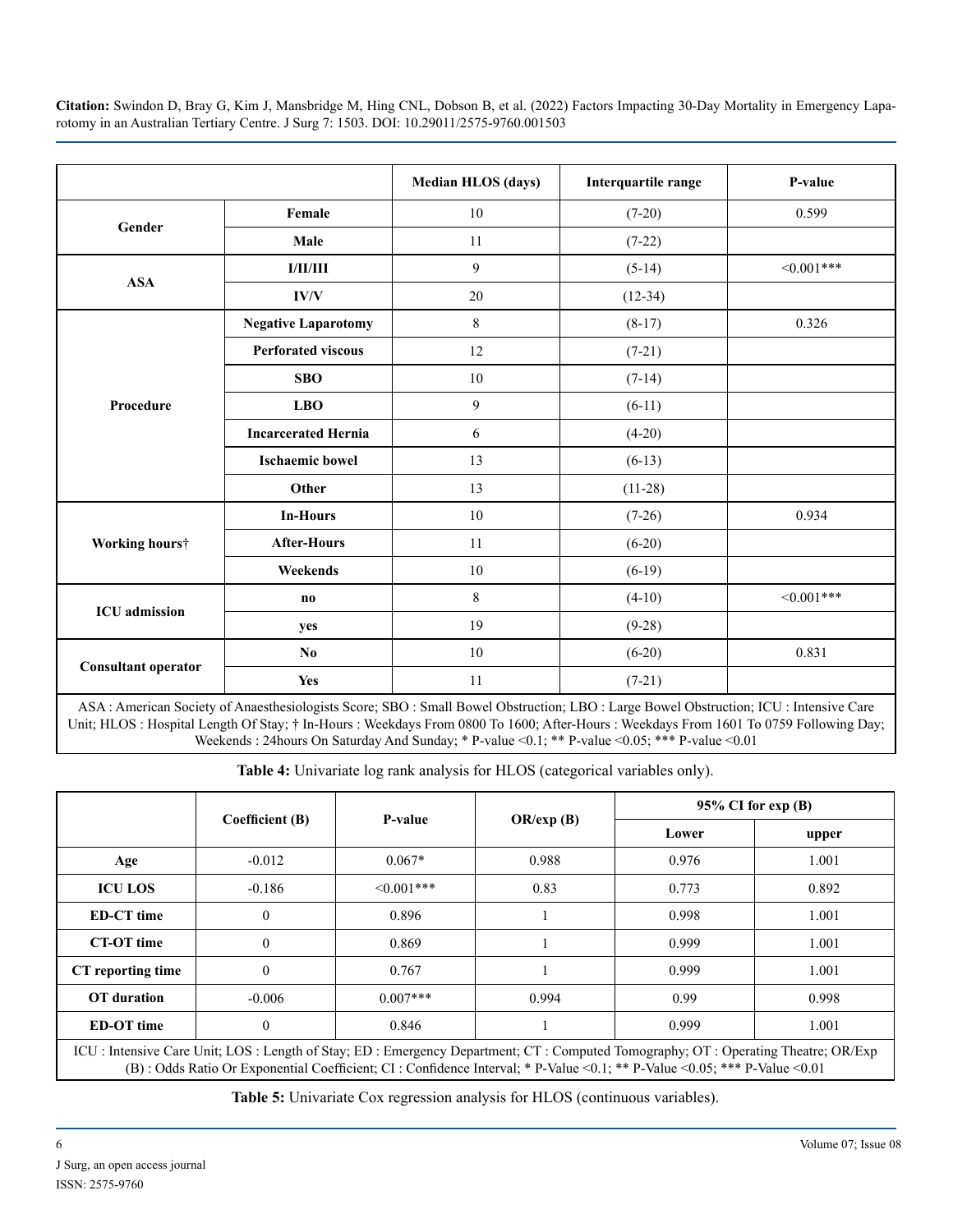|                                                                                                                                                                                                                                            |                 |                |              | $95\%$ CI for exp (B) |       |
|--------------------------------------------------------------------------------------------------------------------------------------------------------------------------------------------------------------------------------------------|-----------------|----------------|--------------|-----------------------|-------|
|                                                                                                                                                                                                                                            | Coefficient (B) | <b>P-value</b> | $OR/\exp(B)$ | Lower                 | upper |
| Age                                                                                                                                                                                                                                        | $-0.014$        | $0.048*$       | 0.986        | 0.973                 |       |
| <b>ASA</b>                                                                                                                                                                                                                                 | $-0.182$        | 0.545          | 0.834        | 0.462                 | 1.503 |
| <b>ICU</b> admission                                                                                                                                                                                                                       | $-0.102$        | 0.762          | 0.903        | 0.468                 | 1.743 |
| <b>ICU LOS</b>                                                                                                                                                                                                                             | $-0.159$        | $\leq 0.001**$ | 0.853        | 0.781                 | 0.932 |
| <b>OT</b> duration                                                                                                                                                                                                                         | $-0.003$        | 0.203          | 0.997        | 0.992                 | 1.002 |
| ASA: American Society Of Anaesthesiologists Score; ICU: Intensive Care Unit; LOS: Length Of Stay; OT: Operating Theatre; OR/Exp (B):<br>Odds Ratio Or Exponential Coefficient; CI : Confidence Interval; * P-Value <0.05; ** P-Value <0.01 |                 |                |              |                       |       |

**Table 6:** Multivariate Cox regression analysis for HLOS.

A higher proportion of patients in the 30-day mortality group were admitted to ICU (84.6% vs 52.2%). This was significant on univariate analysis ( $p=0.042$ ) but not on statistically significant on multivariate analysis (p=0.587). Patients in the 30-day mortality group were also found to have a longer median ICU LOS (2 days, IQR 2-12 vs 1days, IQR 0-3), however this was not statistically significant on univariate analysis.

#### **Discussion**

There is currently a huge focus worldwide on factors affecting 30-day mortality in EL patients with multiple studies in the literature reviewing their own variables and evaluating outcomes [2-6,9], largely spurred by the publication of annual NELA reports.

Overall mortality in the authors' study population was 12.4%. The authors identified age ( $p=0.01$ ), ASA IV/V ( $p=0.001$ ), ICU admission ( $p=0.042$ ), and ED-CT time ( $p=0.089$ ) as potential predictors of 30-day mortality on univariate analysis. ICU admission was not routinely sort, and dependent on clinical concern and clinical parameters, therefore patients with higher morbidity may have confounded the ICU admission group. When analysed as part of a multivariate analysis, only ASA IV/V (p=0.036; OR 9.44) and ED-CT time (p=0.044; OR 1.005) were found to be independent predictors of 30-day mortality. Limitations included the moderate sample size, which only included patients who underwent EL within 24 hours of admission from the emergency department and excluded trauma patients, in order to reduce confounding factors.

Although it is noted that some studies have reviewed the use of EL protocols at their institution [10], there was no formalised EL care pathway or protocol established in the authors' institution, which is not uncommon between institutions. With the limitations of a retrospective study in mind, independently reviewing patient variables and outcomes in this study population may derive a better understanding of the true day-to-day outcomes in a tertiary

Australian hospital, in comparison to a well publicised prospective study's potential procedural or interviewer bias.

Further prospective blinded studies assessing these variables over a longer study period would be crucial in auditing and reviewing long term progress in reducing 30-day mortality in EL patients. ASA scores can at times be rudimentary and biased by the scoring physician, and implementation of other risk stratifying tools in co-morbid EL patients such as analysis based on P-POSSUM scores [11,12] used in other studies [2,7,10,11,13] would add depth to these findings.

As a result of these findings the Gold Coast University Hospital has now implemented a consultant led ASU with a permanent consultant during normal working hours. Further prospective data collection is currently being undertaken to allow for comparison of the different care models, as published literature worldwide has suggested better outcomes with a consultant lead ASU [14,15], including studies with supportive findings in Australia [13,16,17].

#### **References**

- **1.** [NELA Project Team \(2018\) Fourth patient report of the National](http://www.nela.org.uk/reports)  [Emergency Laparotomy Audit. London: RCoA, 2018.](http://www.nela.org.uk/reports)
- **2.** [Ho YM, Cappello J, Kousary R, McGowan B, Wysocki AP \(2018\)](https://pubmed.ncbi.nlm.nih.gov/28929609/)  [Benchmarking against the National Emergency Laparotomy Audit](https://pubmed.ncbi.nlm.nih.gov/28929609/)  [recommendations. ANZ J Surg 88: 428-433.](https://pubmed.ncbi.nlm.nih.gov/28929609/)
- **3.** [Stevens CL, Brown C, Watters DAK \(2018\) Measuring outcomes](https://pubmed.ncbi.nlm.nih.gov/29282514/) [of clinical care: Victorian emergency laparotomy audit using quality](https://pubmed.ncbi.nlm.nih.gov/29282514/)  [investigator. World J Surg 42: 1981-1887.](https://pubmed.ncbi.nlm.nih.gov/29282514/)
- **4.** [Tocaciu S, Thiagarajan J, Maddern GJ, Wichmann MW \(2018\)](https://pubmed.ncbi.nlm.nih.gov/30474225/)  [Mortality after emergency abdominal surgery in a non-metropolitan](https://pubmed.ncbi.nlm.nih.gov/30474225/)  [Australian centre. Aust J Rural Health 26: 408-415.](https://pubmed.ncbi.nlm.nih.gov/30474225/)
- **5.** [Burmas M, Aitken RJ, Broughton KJ \(2018\) Outcomes following](https://pubmed.ncbi.nlm.nih.gov/30159997/)  [emergency laparotomy in Australian public hospitals. ANZ J Surg 88:](https://pubmed.ncbi.nlm.nih.gov/30159997/)  [998-1002.](https://pubmed.ncbi.nlm.nih.gov/30159997/)